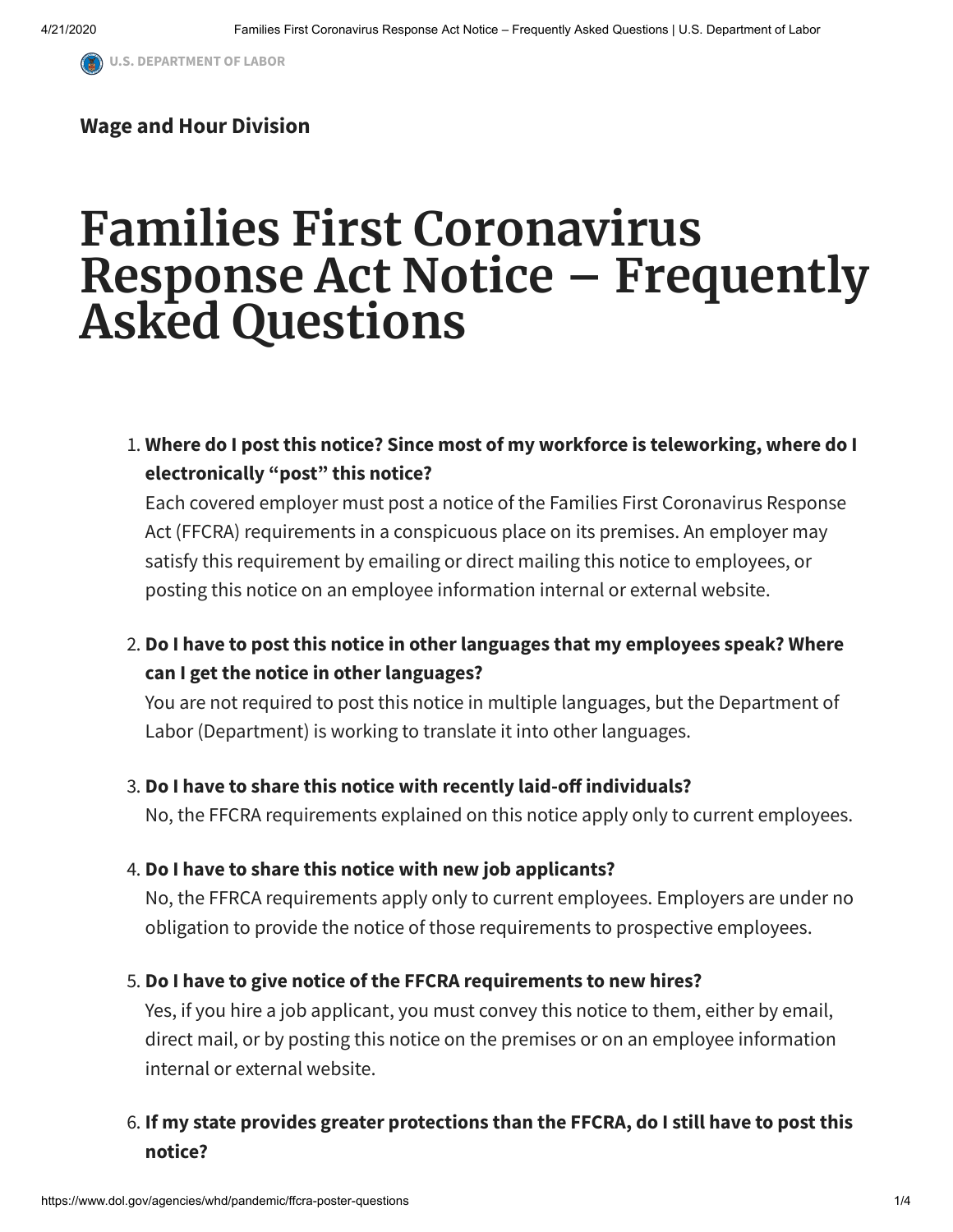Yes, all covered employers must post this notice regardless of whether their state requires greater protections. The employer must comply with both federal and state law.

#### 7. **I am a small business owner. Do I have to post this notice?**

Yes. All employers covered by the paid sick leave and expanded family and medical leave provisions of the FFCRA (i.e., certain public sector employers and private sector employers with fewer than 500 employees) are required to post this notice.

## 8. **How do I know if I have the most up-to-date notice? Will there be updates to this notice in the future?**

The notice was issued on March 25, 2020, updated on March 27, 2020. Either version fulfills the posting requirement. Check the Wage and Hour [Division's](https://www.dol.gov/agencies/whd) website or sign up for Key News [Alerts](https://www.dol.gov/general/email) to ensure that you remain current with all notice requirements.

## 9. **Our employees must report to our main oice headquarters each morning and then go o to work at our dierent worksite locations. Do we have to post this notice at all of our dierent worksite locations?**

The notice needs to be displayed in a conspicuous place where employees can see it. If they are able to see it at the main office, it is not necessary to display the notice at your different worksite locations.

#### 10. **Do I have to pay for notices?**

No. To obtain notices free of charge, contact the Department's Wage and Hour Division at 1-866-4-USWAGE (1-866-487-9243). Alternatively, you may download and print the notice yourself from <https://www.dol.gov/agencies/whd/posters>

## 11. **I am running out of wall space. Can I put the required notices in a binder that I put on the wall?**

No, you cannot put federal notices in a binder. Generally, employers must display federal notices in a conspicuous place where they are easily visible to all employees the intended audience.

12. **We have break rooms on each floor in our building. Do I have to post notices in each break room on each floor or can I just post them in the lunchroom?** If all of your employees regularly visit the lunchroom, then you can post all required

notices there. If not, then you can post the notices in the break rooms on each floor or in another location where they can easily be seen by employees on each floor.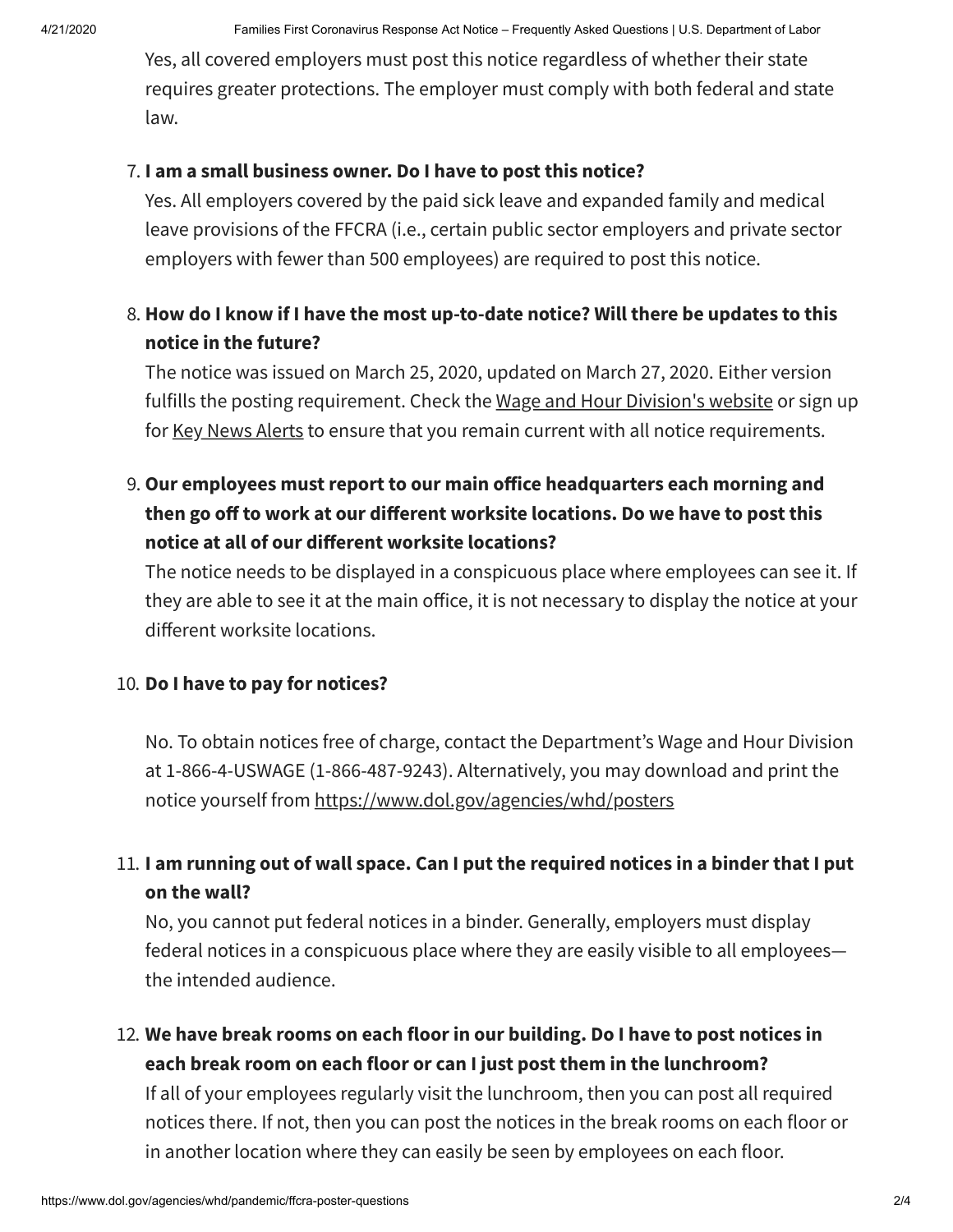## 13. **Our company has many buildings. Our employees report directly to the building where they work, and there is no requirement that they first report to our main oice or headquarters prior to commencing work. Do I have to post this notice in each of our buildings?**

Yes. Where an employer has employees reporting directly to work in several different buildings, the employer must post all required federal notices in each building, even if the buildings are located in the same general vicinity (e.g., in an industrial park or on a campus).

#### 14. **By when do I have to post the notice?**

April 1, 2020.

| <b>Topics</b>     | <b>For Workers</b> | <b>For Employers</b> | <b>Resources</b> | <b>Interpretive Guidance</b> |
|-------------------|--------------------|----------------------|------------------|------------------------------|
| <b>State Laws</b> | <b>News</b>        |                      |                  |                              |



### **Wage and Hour Division**

An agency within the U.S. Department of Labor

200 Constitution Ave NW Washington, DC 20210 [1-866-4-US-WAGE](tel:1-866-487-9243) [1-866-487-9243](tel:1-866-487-9243)

### [www.dol.gov](https://www.dol.gov/) **FEDERAL GOVERNMENT**

## **LABOR DEPARTMENT**

 $\mathbf{F}$ 

#### White [House](https://www.whitehouse.gov/)

[About](https://www.dol.gov/general/aboutdol) DOL